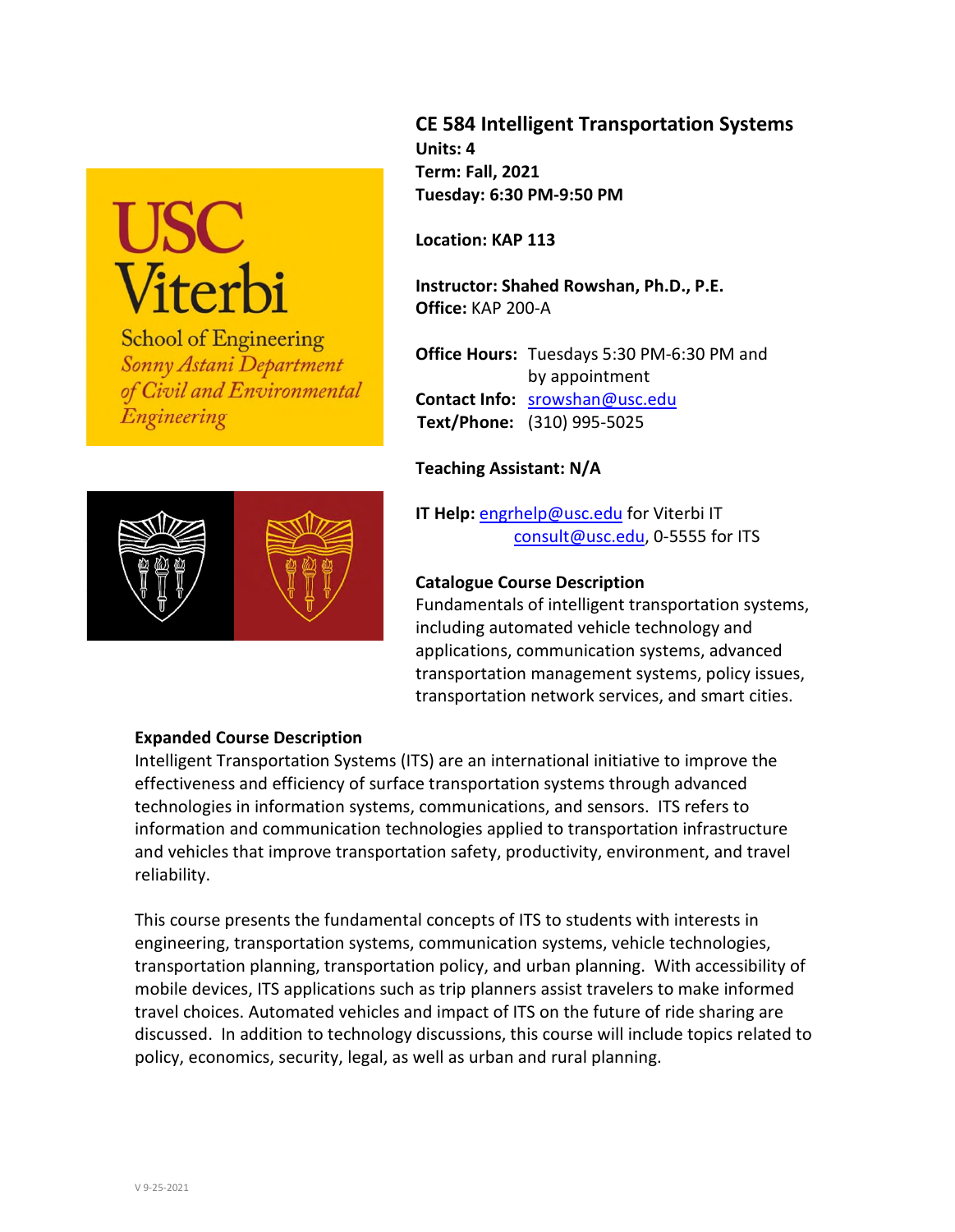This course will include but is not limited to the following topics:

- Introduction to Intelligent Transportation Systems (ITS)
- Advanced Transportation Management Centers
- Advanced Traveler Information Systems
- Federal ITS Programs
- ITS Strategic Plan (2020-2025) and Emerging Technologies
- ITS Highway Safety Perspective
- Environmental Aspects of ITS
- Connected Vehicle Technology and Applications
- Autonomous Vehicle Technology and Applications
- Smart Cities and Communities
- Parking Solutions
- Automated Vehicles and Ride Sharing
- ITS Standards and Architecture
- ITS Communication Systems
- 511 and Waze Travel Information Systems
- Interactive Voice Recognition (IVR)
- Bus Rapid Transit (BRT) Systems
- Autonomous Transit Systems
- ITS Integration
- Economics of ITS Revenue Generation Models
- ITS and Security
- ITS Policies and Legal Issues
- International ITS Programs
- Case Studies of the latest ITS Implementations
- Careers in the ITS Field

Other special aspects of the course format:

 Students will be informed of significant transportation meetings and conferences, some of which are of national and international importance, and guided to participate in relevant local meetings.

## **Learning Objectives and Outcomes**

Students who complete this course will have:

- gained an understanding of the concepts related to the latest ITS technologies.
- gained an understanding of the concepts related to industry applications within the ITS field, such as autonomous vehicles, in part by observing the operation of one or more transportation management centers and field applications of ITS technologies in the Greater Los Angeles area.
- engaged in weekly discussions on the latest technical, policy, and legal news and events in the ITS world.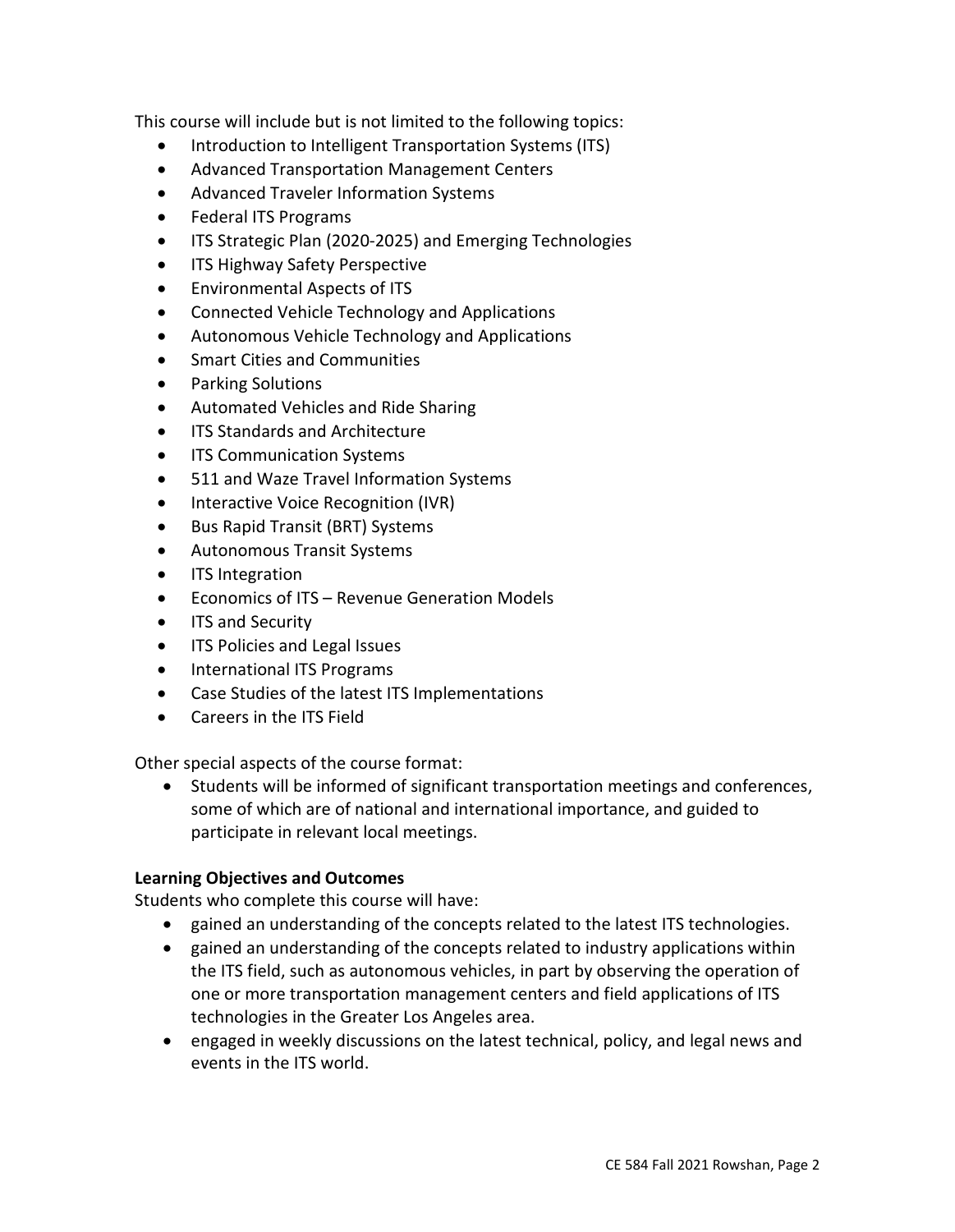The outcome of the course will be for the students to:

- have a new outlook on the future of smart cities, autonomous vehicles, parking, and ITS technologies
- learn to extemporaneously discuss related material at an advanced level by engaging in virtual class discussions and by participating in related transportation meetings and conferences.
- learn to complete a comprehensive independent research paper on a topic related to ITS.
- gain presentation skills and technical writing skills after completing their independent ITS research.

**Prerequisite(s):** None **Co-Requisite(s):** None  **Concurrent Enrollment:** None

**Recommended Preparation:** Prior coursework in transportation engineering at the level of CE 471 or PPDE/CE 637. This course is primarily for graduate engineering students but is accessible to applied social science students if they have a special interest in the topic, particularly if they have an undergraduate engineering background. Students who are unsure of their preparation should consult with the instructor, who will help make a careful determination of whether students are likely to succeed in the course.

## **Course Notes**

Additional selected readings are posted from time to time on the class Blackboard website.

# **Technological Proficiency and Hardware/Software Required**

Students are presumed to have the equivalent of an undergraduate engineering background or the equivalent, though applied social science students are welcome to take the class. There are no other special software or other technical proficiency requirements.

# **Required Readings and Supplementary Materials**

Assignments and the reading material for the class comes primarily from the instructor's handouts and online references provided during lectures. These will be available for download from the Blackboard course website.

Technical and financial news related to ITS are discussed in every class. The following references are optional reading.

Mashrup Chowdhury, et. al, *Data Analytics for Intelligent Transportation Systems, 1st Edition*, Elsevier, 2017.

[Kyandoghere Kyamakya,](https://www.amazon.com/s/ref=dp_byline_sr_book_1?ie=UTF8&field-author=Kyandoghere+Kyamakya&text=Kyandoghere+Kyamakya&sort=relevancerank&search-alias=books) et. al, Intelligent Transportation Related Complex Systems and Sensors, MDPI, 2021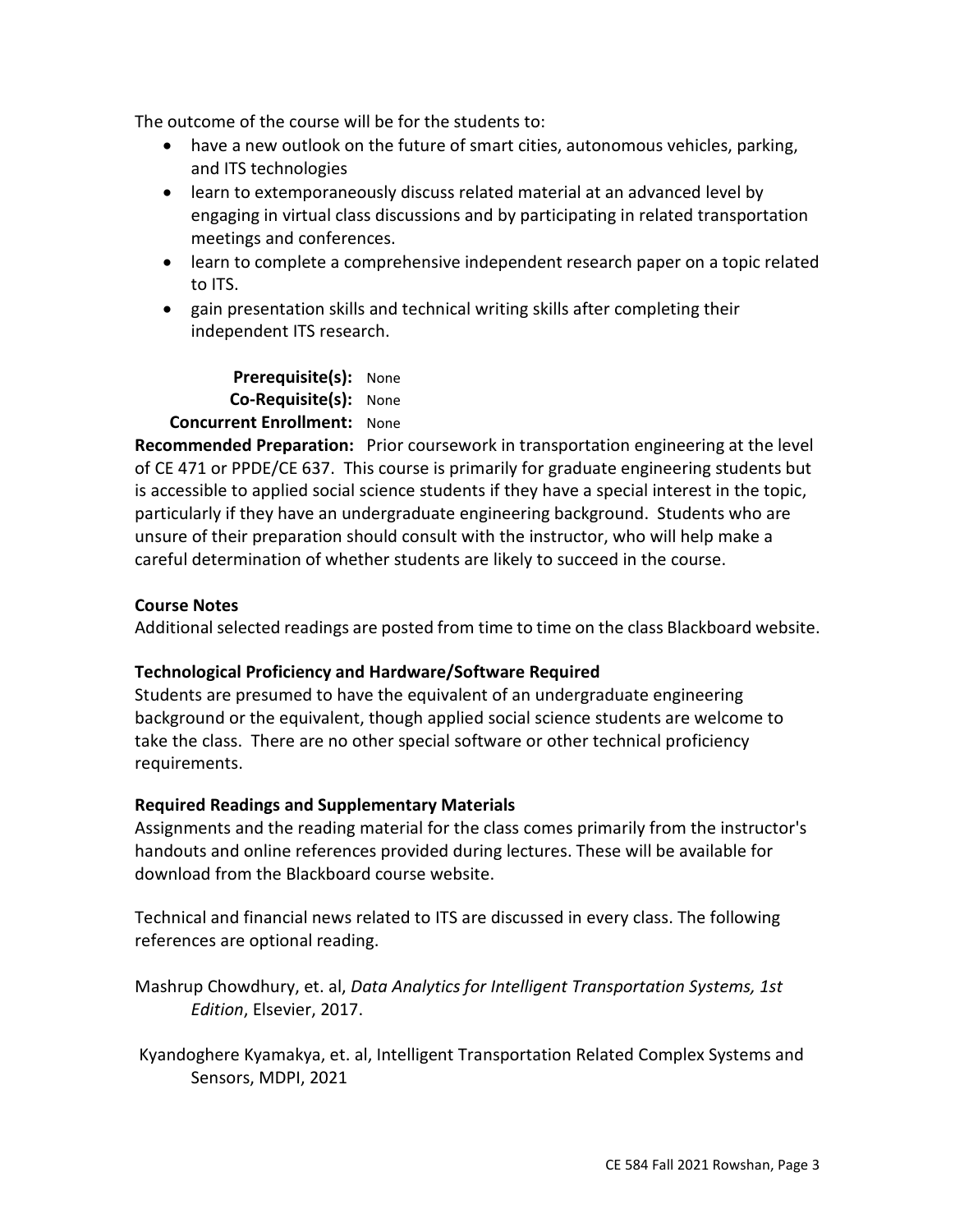- Tsunenori Mine, Akira Fukuda, et al., *[Intelligent Transport Systems for Everyone's](https://www.amazon.com/Intelligent-Transport-Systems-Everyones-Mobility/dp/9811374368/ref=sr_1_9?crid=203Y277SKX3I0&dchild=1&keywords=intelligent+transportation+systems&qid=1598138866&s=books&sprefix=intelligent+transportation+%2Caps%2C331&sr=1-9)  [Mobility,](https://www.amazon.com/Intelligent-Transport-Systems-Everyones-Mobility/dp/9811374368/ref=sr_1_9?crid=203Y277SKX3I0&dchild=1&keywords=intelligent+transportation+systems&qid=1598138866&s=books&sprefix=intelligent+transportation+%2Caps%2C331&sr=1-9)* 1<sup>st</sup> Edition, Springer, 2019
- [Radovan Miucic,](https://www.amazon.com/s/ref=dp_byline_sr_book_1?ie=UTF8&field-author=Radovan+Miucic&text=Radovan+Miucic&sort=relevancerank&search-alias=books) *Connected Vehicles: Intelligent Transportation Systems*, 1<sup>st</sup> Edition, Springer, 2019
- Samuel Morgan, *Intelligent Transportation Systems: Technologies and Applications,*  Clanrye International, 2015.
- Marco Picone, et. al, *Advanced Technologies for Intelligent Transportation Systems*. Springer, 2014.

### **Grading Breakdown**

The following weights will be used for grading student performance.

| <b>Class Component</b>                             | % of Course Grade |
|----------------------------------------------------|-------------------|
| <b>ACTIVE Participation</b>                        | 10%               |
| <b>Class Assignments</b>                           | 10%               |
| <b>Midterm Examination</b>                         | <b>20%</b>        |
| <b>Independent Research Paper and Presentation</b> | 40%               |
| Content 30%, Technical Format 5%, Presentation 5%  |                   |
| <b>Comprehensive Final Examination</b>             | 20%               |
| <b>Total</b>                                       | 1በበ%              |

#### Participation/Group Discussions:

ITS is a field of emerging technologies. The lecture topics include the latest information in research and practice. Students are highly encouraged to participate in class discussions and to bring up topics of their interest or in the news to class. The instructor will also provide questions and topics for discussions and students are to participate in discussions in small groups. Each group will report their thoughts and findings to the class.

## **Other Assignments:**

- Assignments should be executed independently. If there is any evidence of cheating, relevant University policies and regulations will be applied.
- Assignments must be submitted by the due date. Late assignments will not be accepted.

## Midterm and Final Exam:

Mid Term and final exams will be comprehensive multiple-choice questions on broad topics included in the lectures, class discussions, reference material, and student presentations. The exams are closed book.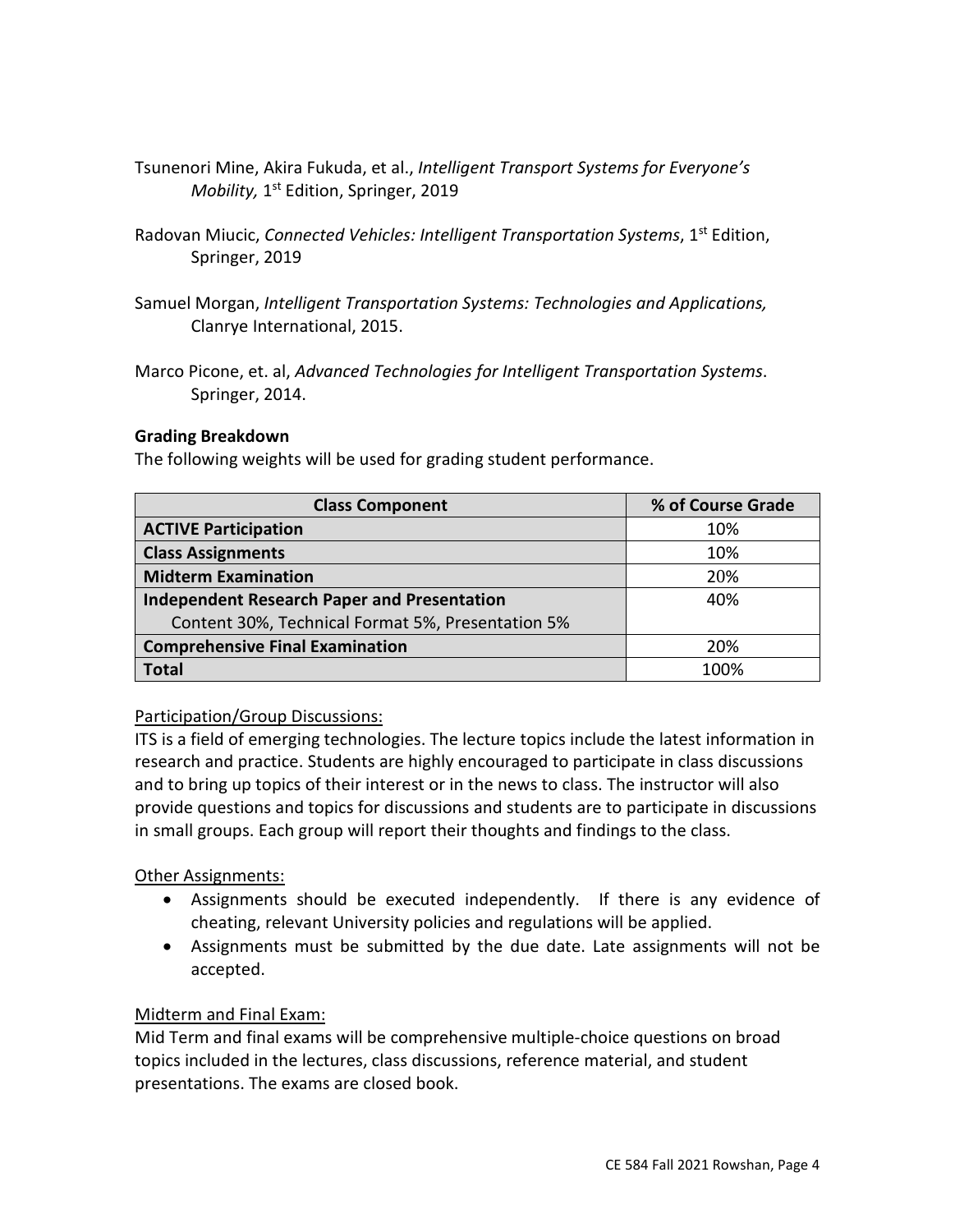## Independent Research Paper and Presentation:

Students will write an independent research paper on a selected topic on the application of Intelligent Transportation Systems and related areas. This paper is a significant part of this course. The paper and presentation are important means of student evaluation.

The steps in fulfilling the research paper requirements are:

- i) Research Paper Topic Selection
- ii) Paper Proposal
- iii) Research Paper Presentation
- iv) Paper Submittal

The specific requirements and expectations for completion of the research paper are:

### i) Research Paper Topic Selection

The topic chosen for the research paper may deal with technical, institutional, policy, or societal aspects of Intelligent Transportation Systems. The topic will be selected in consultation with the instructor and the final selection will be with his approval.

In selecting the topic, the students should think beyond simply presenting a history or a literature survey. The goal is to think of what new ideas and innovative solutions can be added to a particular topic. The paper should be written in student's own words, with careful attention to proper citation of sources.

For the research paper, every student will conduct an effort aimed at identifying factors that influence the level of transportation problems and innovative solutions / countermeasures that might address the problem. The students can choose a topic that is of interest to them, and it can be a study that they are working on or intend to develop into a thesis or dissertation.

## ii) Research Paper Proposal

Students will be required to prepare a research paper proposal. The proposal is limited to two pages, and shall include the following:

- Name.
- Research paper title.
- An outline of specific objectives of the paper.
- Preliminary outline of paper.
- Information on preliminary literature research (minimum of ten recent relevant journal articles or technical reports).

## iii) Research Paper Presentation

Students are required to present the research paper in an online class presentation. The presentation should take about 20 minutes and followed with up to a 5-minute period for questions and discussions. The presentation is to be made with slides (Power Point, etc.), videos, or other visual aids.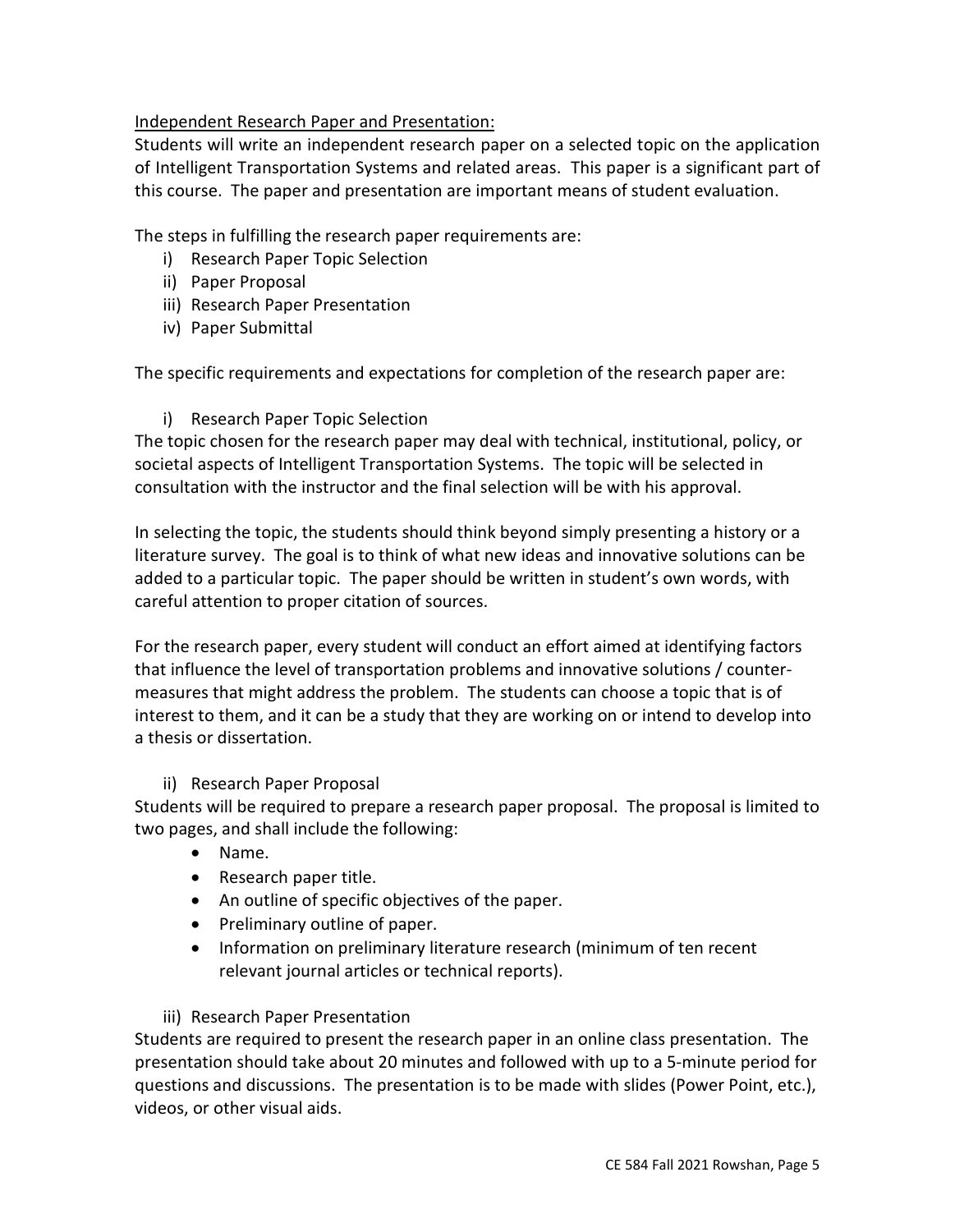Students are required to participate in all paper presentations. The presentations should be looked upon as an opportunity to gain experience making a professional presentation in a supportive environment, among peers.

Students will be evaluated on their presentation as follows:

- Relevance of topic to ITS
- Independent and innovative ideas/approach
- Logic of conclusions and recommendation
- Overall impression/Quality of visual aids
- Ability to engage the audience
- iv) Paper Submittal

The final paper format requirements are similar to those called out for Transportation Research Board (TRB) papers.

## <https://trb.secure-platform.com/a/page/trrjournal/forauthors>

The paper should include the following sections in the given order:

(1) Title page, (2) Abstract, (3) Table of Contents, (4) Main body of paper with including tables and figures (5) Acknowledgement, if any, (5) References, and (6) Appendices, if any. The paper should not be longer than 7,500 words. The abstract should not be longer than 250 words.

In addition:

- All tables and figures should be labeled, with sources cited.
- Use one-inch margins at top, bottom, left, and right.
- Number pages in lower right corner.
- Special binding is not required.

Additional details and instructions will be made available during lectures.

#### **Grading Scale**

Course final grades will be determined using the following scale:

| $A \mid A -  B +  B  \mid B -  C +  C  \mid C -  D +  D  \mid D -$ |  |  |  |  |                                                                                   |
|--------------------------------------------------------------------|--|--|--|--|-----------------------------------------------------------------------------------|
|                                                                    |  |  |  |  | 94-   90-   87-   83-   80-   77-   73-   70-   67-   63-   60-   59 or           |
|                                                                    |  |  |  |  | 100   93.9   89.9   86.9   82.9   79.9   76.9   72.9   69.9   66.9   62.9   below |

This scale is presented for the sake of completeness. Courses in which students earn grades below a C cannot be presented for credit toward graduation in a USC graduate program, though the course grade remains part of the student's graduate GPA.

#### **Grading Timeline**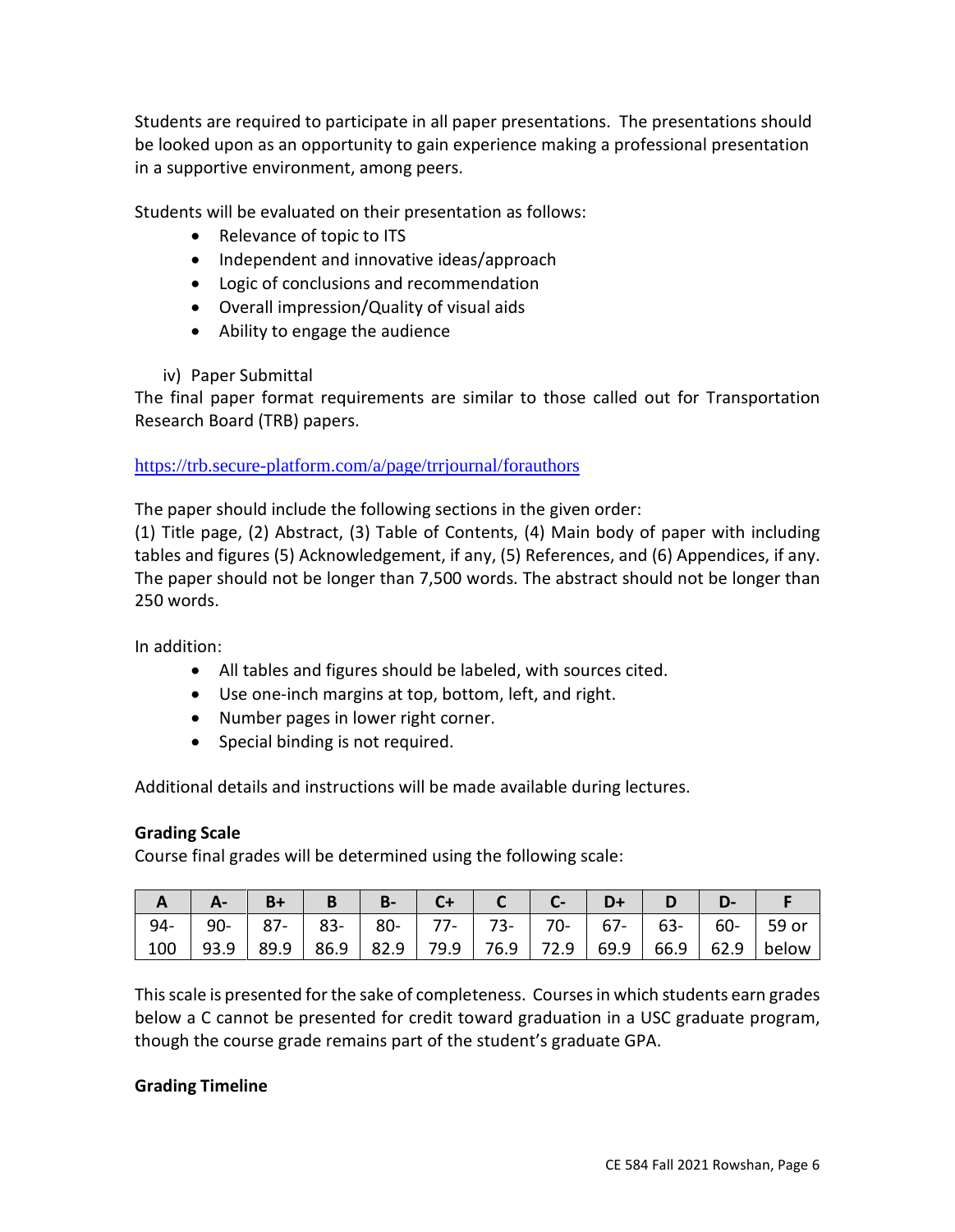Grades will be reported back to the students within one to two weeks after each assignment is submitted.

| <b>Week</b> | <b>Topics</b>                                                                                                                                                                         | <b>Reading</b>                   | Deliverable /<br><b>Due Date</b>                   |  |  |  |
|-------------|---------------------------------------------------------------------------------------------------------------------------------------------------------------------------------------|----------------------------------|----------------------------------------------------|--|--|--|
| 8/24/21     | Overview and History of ITS<br><b>USDOT's Intelligent Transportation</b><br>Systems Strategic Plan 2020-2025                                                                          | Slides provided on<br>blackboard | Review of ITS in<br>the news                       |  |  |  |
| 8/31/21     | Overview of ITS Applications,<br><b>Federal ITS Programs</b><br>ITS Benefits, Costs, and Lessons<br>Learned                                                                           | Slides provided on<br>blackboard | Review of ITS in<br>the news                       |  |  |  |
| 9/07/21     | Improving Highway Safety with ITS<br><b>Connected Vehicle Safety Pilot</b><br><b>Environmental Aspects of ITS</b>                                                                     | Slides provided on<br>blackboard | Class assignment                                   |  |  |  |
| 9/14/21     | <b>Advanced Transportation</b><br><b>Management Centers with Functional</b><br>Areas<br><b>System Engineering</b><br><b>System Integration</b>                                        | Slides provided on<br>blackboard | Research Paper<br><b>Topic Due</b>                 |  |  |  |
| 9/21/21     | <b>Active Transportation and Demand</b><br>Management<br><b>Integrated Corridor Management</b><br>(ICM)<br>Case Studies in Europe and U.S.<br>(California and Virginia)               | Slides provided on<br>blackboard | Review of ITS in<br>the news                       |  |  |  |
| 9/28/21     | <b>Traveler Information Systems</b><br>511 and Waze Traveler Information<br>Systems<br>Interactive Voice Recognition (IVR)<br>Case Studies in California and New<br>York              | Slides provided on<br>blackboard | Research Paper<br>Proposal Due<br>Class assignment |  |  |  |
| 10/05/21    | Automated Vehicle Technology and<br><b>Applications</b><br><b>Automation Research at USDOT</b><br><b>Communication Systems</b><br><b>Mapping Technologies</b><br><b>Safety Pilots</b> | Slides provided on<br>blackboard | Quiz                                               |  |  |  |
| 10/12/21    | <b>Mid-Term Examination</b>                                                                                                                                                           |                                  |                                                    |  |  |  |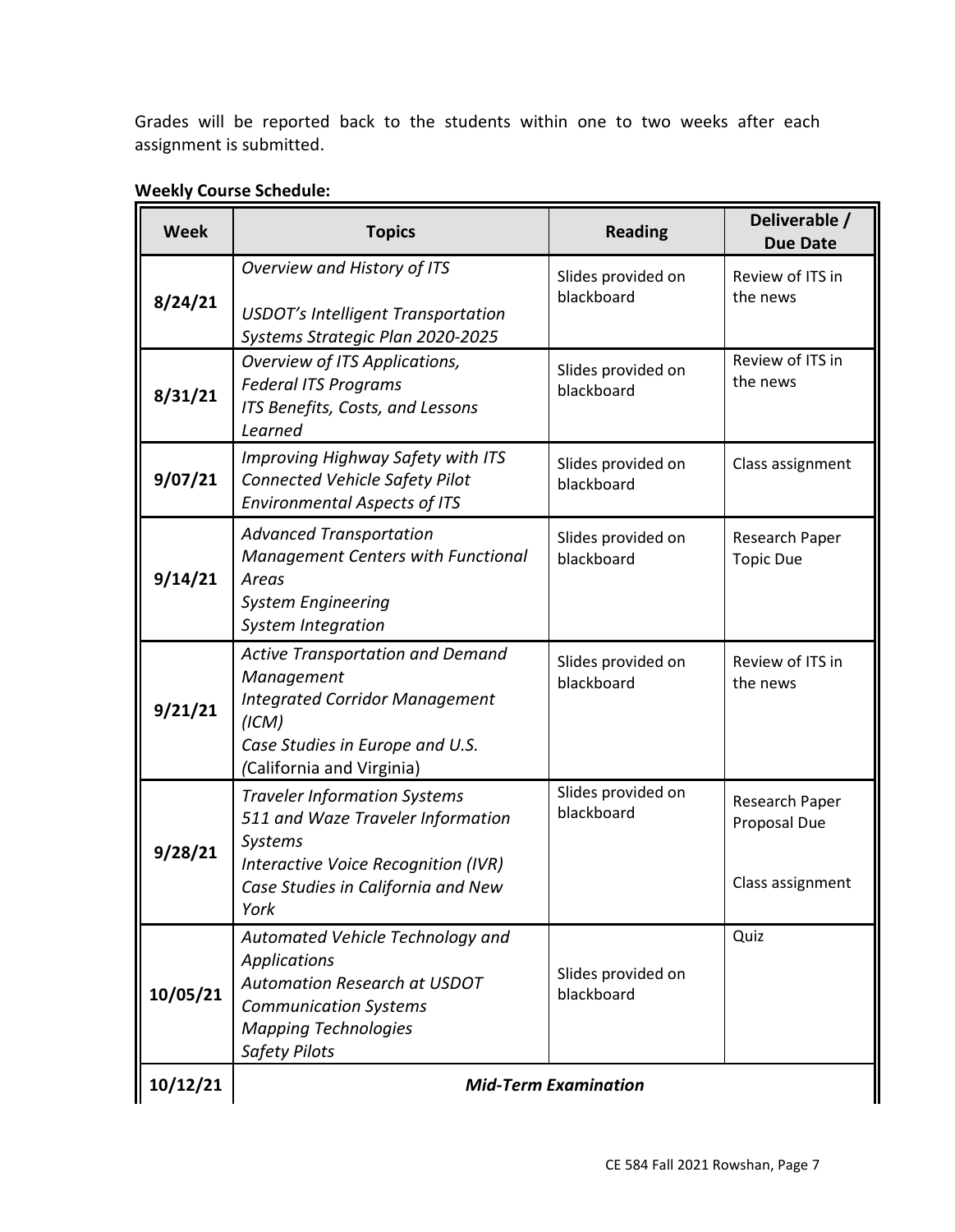| <b>Week</b> | <b>Topics</b>                                                                               | <b>Reading</b>                   | Deliverable /<br><b>Due Date</b> |  |  |
|-------------|---------------------------------------------------------------------------------------------|----------------------------------|----------------------------------|--|--|
|             | ITS Transit Applications - The Next<br>Generation - Bus Rapid Transit (BRT)<br>Case studies | Slides provided on<br>blackboard |                                  |  |  |
| 10/19/21    | ITS Transit Applications - The Next<br>Generation<br><b>Autonomous Transit Systems</b>      | Slides provided on<br>blackboard | Class assignment                 |  |  |
| 10/26/21    | <b>ITS Standards</b><br><b>ITS Architecture</b>                                             | Slides provided on<br>blackboard | Review of ITS in<br>the news     |  |  |
| 11/02/21    | <b>Economics of ITS</b><br>Congestion Pricing - Revenue<br><b>Generation Models</b>         | Slides provided on<br>blackboard | Class assignment                 |  |  |
| 11/09/21    | <b>ITS Security Topics</b><br>Cybersecurity                                                 | Slides provided on<br>blackboard | Review of ITS in<br>the news     |  |  |
| 11/16/21    | <b>International ITS Programs</b><br>ITS Policy and Legal Discussions                       | Slides provided on<br>blackboard | Class assignment                 |  |  |
| 11/23/21    | <b>Student Research Paper Presentations</b><br>Review and Wrap-Up                           |                                  |                                  |  |  |
| 11/30/21    | <b>Student Research Paper Presentations</b><br>Review and Wrap-Up                           | Final papers due                 |                                  |  |  |
| 12/07/21    | Study Period: No class held, no assignments due                                             |                                  |                                  |  |  |
| 12/14/21    | <b>Final Examination (2 hours)</b>                                                          |                                  |                                  |  |  |

## **Statements on Academic Conduct and Support Systems**

#### **Academic Conduct:**

Plagiarism – presenting someone else's ideas as your own, either verbatim or recast in your own words – is a serious academic offense with serious consequences. Please familiarize yourself with **the** discussion of plagiarism in SCampus in Part B, Section 11, "Behavior Violating University Standards" p[olicy.usc.edu/scampus-part-b](https://policy.usc.edu/scampus-part-b/). Other forms of academic dishonesty are equally unacceptable. See additional information in SCampus and university policies on scientific misconduct, [policy.usc.edu/scientific-misconduct.](http://policy.usc.edu/scientific-misconduct)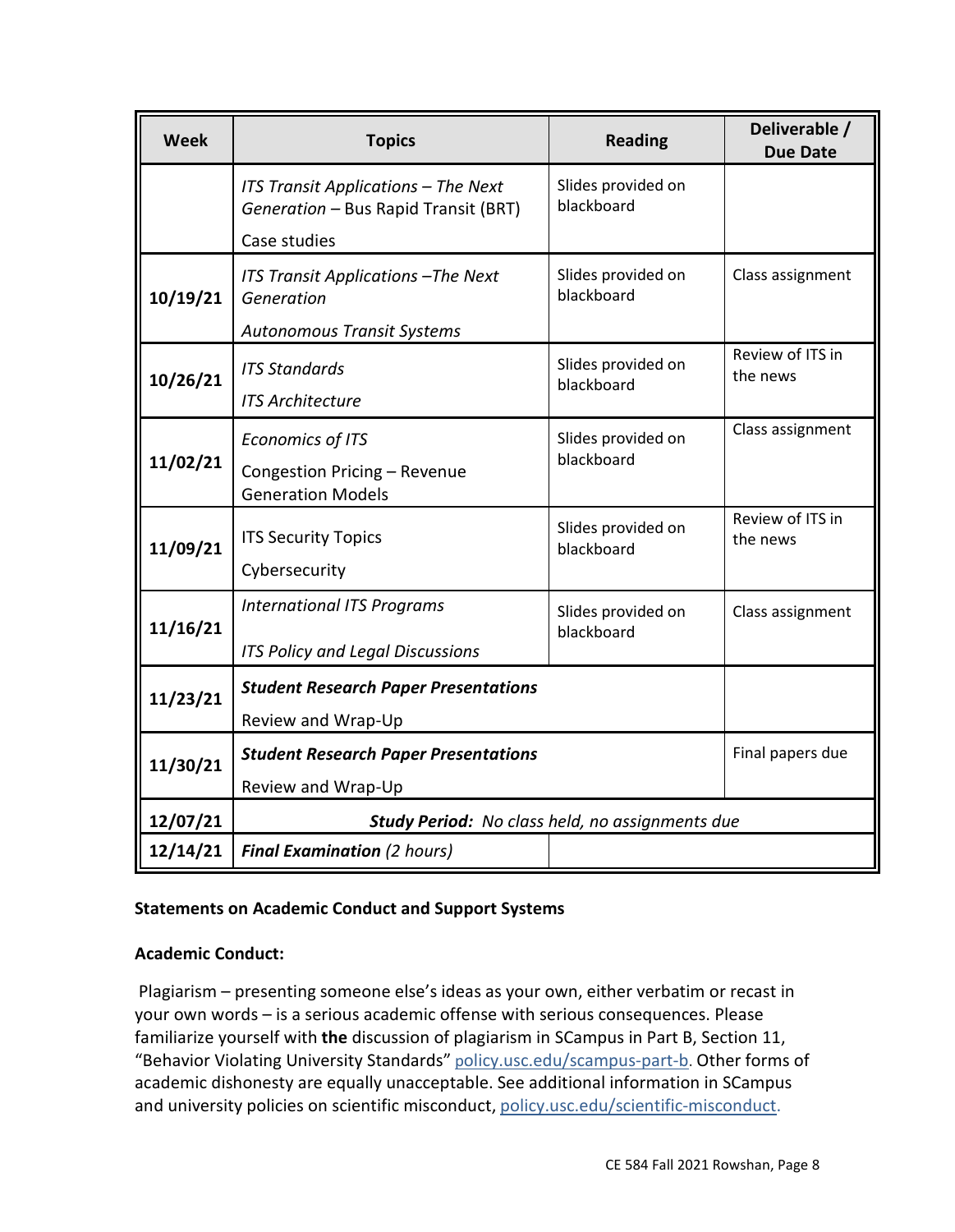#### **Support Systems:**

Counseling and Mental Health - (213) 740-9355 – 24/7 on call

#### [studenthealth.usc.edu/counseling](https://studenthealth.usc.edu/counseling/)

Free and confidential mental health treatment for students, including short-term psychotherapy, group counseling, stress fitness workshops, and crisis intervention.

National Suicide Prevention Lifeline - 1 (800) 273-8255 – 24/7 on call

#### [suicidepreventionlifeline.org](http://www.suicidepreventionlifeline.org/)

Free and confidential emotional support to people in suicidal crisis or emotional distress 24 hours a day, 7 days a week.

*Relationship and Sexual Violence Prevention Services (RSVP) - (213) 740-9355(WELL), press "0" after hours – 24/7 on call* 

[studenthealth.usc.edu/sexual-assault](https://studenthealth.usc.edu/sexual-assault/)

Free and confidential therapy services, workshops, and training for situations related to gender-based harm.

 *Office of Equity and Diversity (OED) - (213) 740-5086 | Title IX – (213) 821-8298* 

[equity.usc.edu,](https://equity.usc.edu/) [titleix.usc.edu](http://titleix.usc.edu/)

Information about how to get help or help someone affected by harassment or discrimination, rights of protected classes, reporting options, and additional resources for students, faculty, staff, visitors, and applicants.

*Reporting Incidents of Bias or Harassment - (213) 740-5086 or (213) 821-8298* 

[usc-advocate.symplicity.com/care\\_report](https://usc-advocate.symplicity.com/care_report/)

Avenue to report incidents of bias, hate crimes, and microaggressions to the Office of Equity and Diversity |Title IX for appropriate investigation, supportive measures, and response.

*The Office of Disability Services and Programs - (213) 740-0776*

#### [dsp.usc.edu](http://dsp.usc.edu/)

Support and accommodations for students with disabilities. Services include assistance in providing readers/notetakers/interpreters, special accommodations for test taking needs, assistance with architectural barriers, assistive technology, and support for individual needs.

 *USC Campus Support and Intervention - (213) 821-4710*